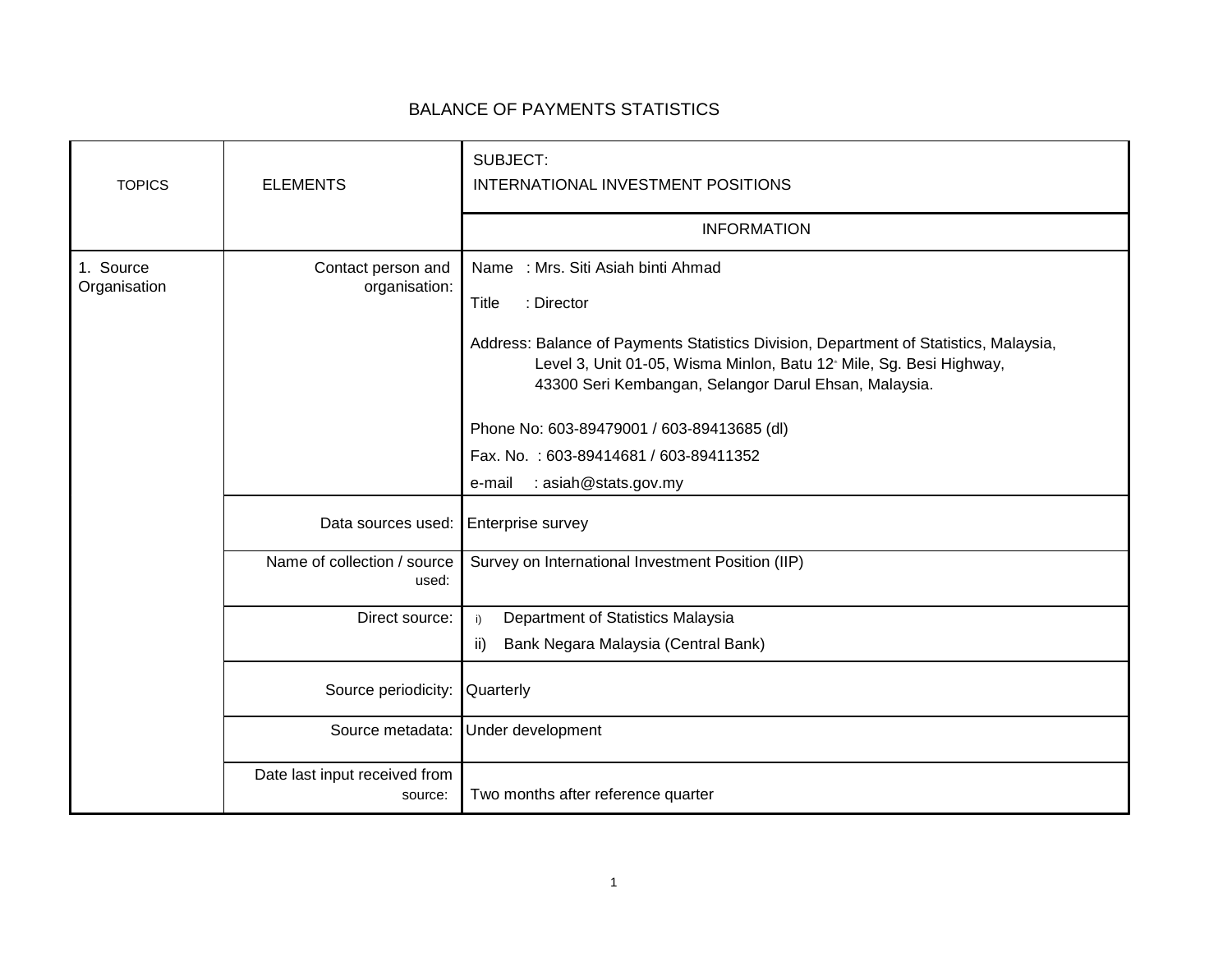| 2. Data<br>Characteristic and<br>Collection | Variables collected:                          | Direct investment; Portfolio investment, broken down into: a) Equity securities;(b) Debt<br>securities; Financial derivatives; Other investment; Reserve assets (assets only)                                                                                                                                                                    |
|---------------------------------------------|-----------------------------------------------|--------------------------------------------------------------------------------------------------------------------------------------------------------------------------------------------------------------------------------------------------------------------------------------------------------------------------------------------------|
|                                             | Sampling:                                     | Cut off                                                                                                                                                                                                                                                                                                                                          |
|                                             | Periodicity:                                  | Quarterly                                                                                                                                                                                                                                                                                                                                        |
|                                             | Reference period:                             | Calendar year                                                                                                                                                                                                                                                                                                                                    |
|                                             | Base period:                                  | In.a.                                                                                                                                                                                                                                                                                                                                            |
|                                             | Date last updated:                            | Quarterly                                                                                                                                                                                                                                                                                                                                        |
|                                             | Link to release calendar:                     | Advanced Release Calendar                                                                                                                                                                                                                                                                                                                        |
|                                             | Other data characteristics and<br>collection: | In.a.                                                                                                                                                                                                                                                                                                                                            |
| 3. Statistical                              | Statistical population:                       | Enterprise                                                                                                                                                                                                                                                                                                                                       |
| Population and<br>Scope of the Data         | Geographical coverage:                        | Malaysia                                                                                                                                                                                                                                                                                                                                         |
|                                             | Sector coverage:                              | All economic sectors (all industries as stipulated in MSIC 2008 Ver 1.0)                                                                                                                                                                                                                                                                         |
|                                             | Institutional coverage:                       | General government, monetary authorities, public sector corporations, banking institutions and<br>non-banks.                                                                                                                                                                                                                                     |
|                                             | Item coverage:                                | Assets - direct investment (equity capital & reinvested earnings, other capital), portfolio<br>investment (equity securities, debt securities), financial derivatives, other investment (trade<br>credits, loans, currency & deposits, other assets) and reserve assets (monetary gold, SDR,<br>reserve position in the fund, foreign exchange). |
|                                             |                                               | Liabilities - direct investment (equity capital & reinvested earnings, other capital), portfolio<br>investment (equity securities, debt securities), financial derivatives, and other investment<br>(trade credits, loans, currency & deposits, other assets).                                                                                   |
|                                             | Population coverage:   2,600 Enterprises      |                                                                                                                                                                                                                                                                                                                                                  |
|                                             | Product coverage:                             | n.a.                                                                                                                                                                                                                                                                                                                                             |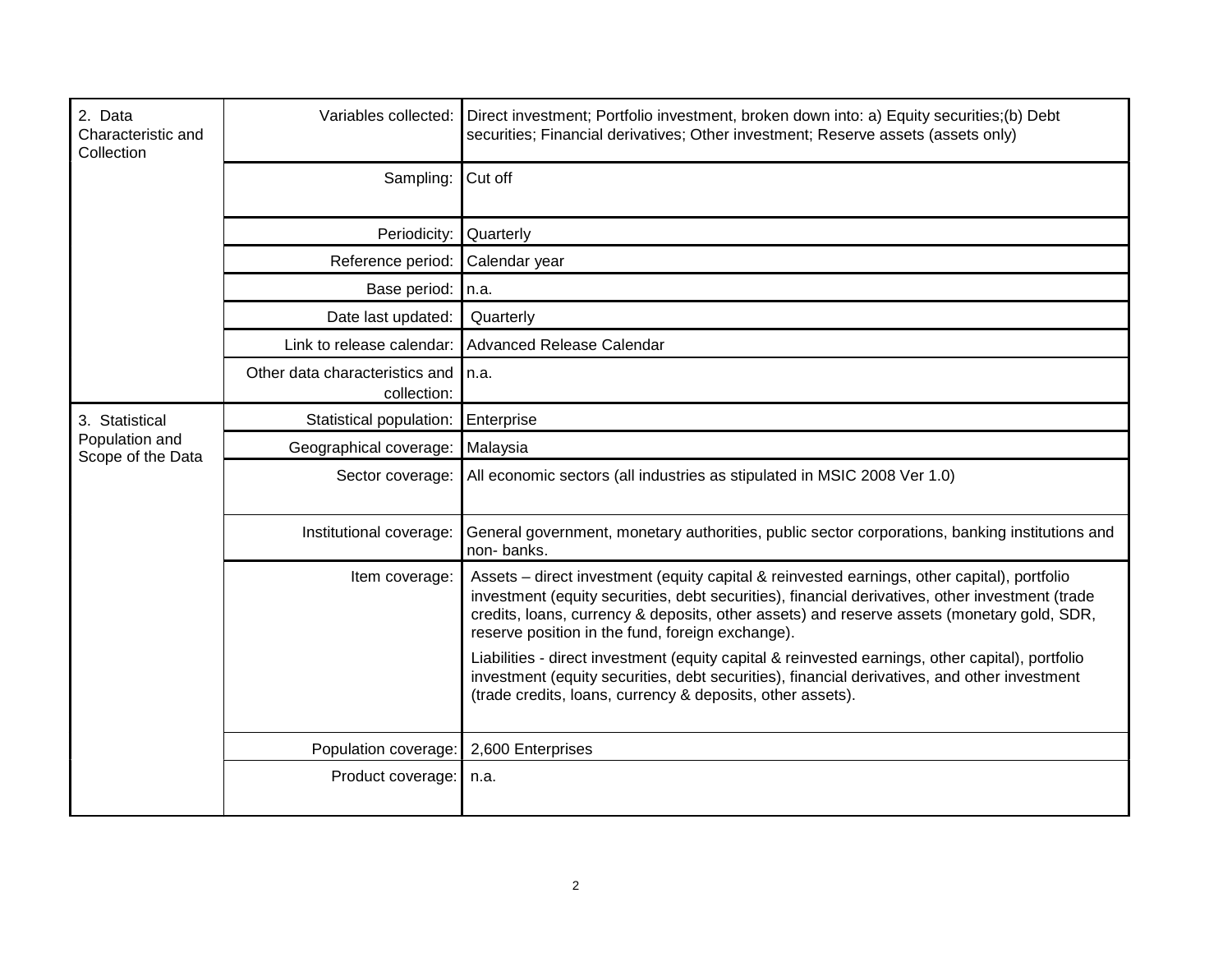|                                                           | Other coverage:                       | n.a.                                                                                                                                                                                                                                                                                                                                                                                                                   |
|-----------------------------------------------------------|---------------------------------------|------------------------------------------------------------------------------------------------------------------------------------------------------------------------------------------------------------------------------------------------------------------------------------------------------------------------------------------------------------------------------------------------------------------------|
| 4. Statistical<br>Concepts and<br>Classifications<br>Used | Key statistical concepts used:        | Sixth Edition Balance of Payments and International Investment Position Manual (BPM6)<br>of the International Monetary Fund (IMF)                                                                                                                                                                                                                                                                                      |
|                                                           | Classifications used:                 | Malaysia Standard Industrial Classification (MSIC) 2008 Ver 1.0                                                                                                                                                                                                                                                                                                                                                        |
| 5. Statistical<br>Computation and<br>Dissemination        | Aggregation and consolidation:        | <b>National level</b>                                                                                                                                                                                                                                                                                                                                                                                                  |
|                                                           | Estimation:                           | n.a.                                                                                                                                                                                                                                                                                                                                                                                                                   |
|                                                           | Imputation:                           | n.a.                                                                                                                                                                                                                                                                                                                                                                                                                   |
|                                                           | Transformations:                      | n.a.                                                                                                                                                                                                                                                                                                                                                                                                                   |
|                                                           | Validation:                           | Structure, consistency, range and logical checks                                                                                                                                                                                                                                                                                                                                                                       |
|                                                           | Index type:                           | n.a.                                                                                                                                                                                                                                                                                                                                                                                                                   |
|                                                           | Weights:                              | n.a.                                                                                                                                                                                                                                                                                                                                                                                                                   |
|                                                           | Seasonal adjustment:                  | n.a.                                                                                                                                                                                                                                                                                                                                                                                                                   |
|                                                           | Other computation and<br>adjustments: | i) Valuation methods: The market prices agreed upon by transactions are used for<br>transactions. For stocks of assets and liabilities (i.e. at beginning and end of periods), the<br>valuations are basically at market prices prevailing at the time to which the international<br>investment relates. Where there are no market prices available, other equivalent prices in<br>the order of preference is adopted. |